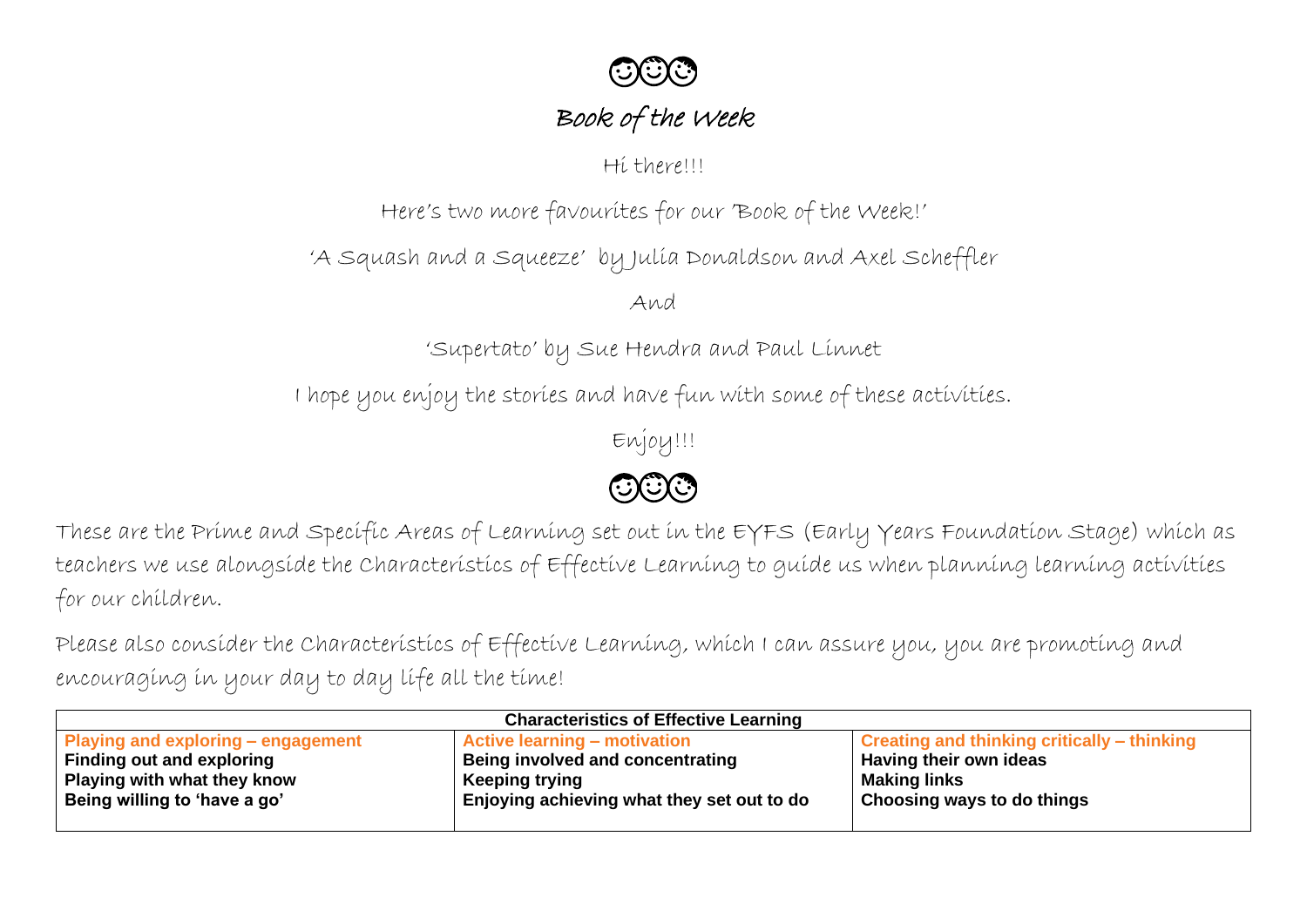| <b>Prime and Specific areas of Learning</b>                                                                                                                                                                                                                                                                                                                                                                                                                                                                                                                                                                                                           |                                                                                                                                                                                                                                                                                                                                                                                                                                                                                                                                                                                                                                                                                                                                                                                                                                                                                                                                                                              |                                                                                                                                                                                                                                                                                                                                                                                                    |  |  |
|-------------------------------------------------------------------------------------------------------------------------------------------------------------------------------------------------------------------------------------------------------------------------------------------------------------------------------------------------------------------------------------------------------------------------------------------------------------------------------------------------------------------------------------------------------------------------------------------------------------------------------------------------------|------------------------------------------------------------------------------------------------------------------------------------------------------------------------------------------------------------------------------------------------------------------------------------------------------------------------------------------------------------------------------------------------------------------------------------------------------------------------------------------------------------------------------------------------------------------------------------------------------------------------------------------------------------------------------------------------------------------------------------------------------------------------------------------------------------------------------------------------------------------------------------------------------------------------------------------------------------------------------|----------------------------------------------------------------------------------------------------------------------------------------------------------------------------------------------------------------------------------------------------------------------------------------------------------------------------------------------------------------------------------------------------|--|--|
| <b>Physical Development (PD)</b><br>Duplo fun:<br>https://youtu.be/oQMxPspueZI<br>50 easy play and learning ideas for children with<br>Lego Duplo bricks! Simple DIY activities for home!<br>Some of the games include; build your own tower,<br>races, Lego football, Hoopla, Noughts and Crosses<br>and many more!<br>Equipment you may need includes; dice, straws,<br>ping pong ball, small ball, pipe cleaners.<br>These activities also promote turn taking, making<br>relationships, following rules and boundaries (PSE),<br>as well as offering many opportunities to encourage<br>counting, shape recognition, sorting and comparing<br>(M) | <b>Personal, Social, Emotional Development</b><br>(PSE)<br>Dough Disco!<br>https://www.youtube.com/playlist?list=PLtw-<br>7Jf06an2kfRMTdYqf21GkM0YT2HaP<br>Dough Díscos are great opportunítíes to have fun<br><b>together!</b> All you need is some playdough and then<br>clíck on the above línk and choose from a varíety of<br>fun vídeos to joín ín with - I can assure you there<br>will be lots of fun and giggling! Alternatively you<br>could make your own Dough Dísco - sínging songs<br>such as 'If You're Happy and you know it' -<br>adjusting the words to 'squeeze your dough' pinch'<br>'clap' 'squash' etc.<br>Playdough is easy to make - there are lots of<br>different recipes on the internet. Here is a simple<br>recipe that we often use in pre-school; 2 cups of flour,<br>1 cup of salt, 1 tablespoon of oil, 1 teaspoon of cream<br>of tartar and 2 cups of water. Mix these all together<br>adding food colouring or flavouring of your choice, | <b>Communication, Language Development (CL)</b><br>Listening and attention;<br>22-36 months - use sock puppets, people or animals<br>when you're sharing the story with me.<br>40-60 months - when we are sharing the story, ask<br>me how I think it might end.<br>Please follow the link below to download children's<br>ebooks and audio books;<br>http://www.wiltshire.gov.uk/libraries-ebooks |  |  |
|                                                                                                                                                                                                                                                                                                                                                                                                                                                                                                                                                                                                                                                       | then either (grown-ups only) heat the mixture on the<br>stove - stírríng contínuously, or heat ín the<br>mícrowave a mínute at a tíme, stírríng vígorously ín<br>between until you have a playdough consistency.<br>This activity also promotes manipulative skills and<br>co-ordination as well as improving general strength<br>in their hands - all good preparation for fantastic<br>mark makers! @                                                                                                                                                                                                                                                                                                                                                                                                                                                                                                                                                                      |                                                                                                                                                                                                                                                                                                                                                                                                    |  |  |
| <b>Literacy Development (L)</b>                                                                                                                                                                                                                                                                                                                                                                                                                                                                                                                                                                                                                       | <b>Mathematical Development (M)</b>                                                                                                                                                                                                                                                                                                                                                                                                                                                                                                                                                                                                                                                                                                                                                                                                                                                                                                                                          | Knowledge and Understanding of the World                                                                                                                                                                                                                                                                                                                                                           |  |  |
| Reading;                                                                                                                                                                                                                                                                                                                                                                                                                                                                                                                                                                                                                                              |                                                                                                                                                                                                                                                                                                                                                                                                                                                                                                                                                                                                                                                                                                                                                                                                                                                                                                                                                                              | (UW)                                                                                                                                                                                                                                                                                                                                                                                               |  |  |
| 22-36 months -when you read me the Story of A<br>Squash and a Squeeze or Supertato (or any other<br>favourite story or rhyme that I know really well) stop<br>at different parts and let me tell you the missing                                                                                                                                                                                                                                                                                                                                                                                                                                      | Things with string is a play-based activity<br>designed for the Early Years, created by Learning<br>Through Landscapes.                                                                                                                                                                                                                                                                                                                                                                                                                                                                                                                                                                                                                                                                                                                                                                                                                                                      | Micro Journey is another exciting and imaginative<br>activity from Learning Through Landscapes, suitable<br>for children of all ages.                                                                                                                                                                                                                                                              |  |  |
| word.<br>40-60 months - how many objects can I find that<br>start with the sound 'a', 's' 't' etc                                                                                                                                                                                                                                                                                                                                                                                                                                                                                                                                                     | There are 10 challenges for you to try, all using a<br>Im length of string;                                                                                                                                                                                                                                                                                                                                                                                                                                                                                                                                                                                                                                                                                                                                                                                                                                                                                                  | Mark out your own miniature route from an ant's<br>point of view!                                                                                                                                                                                                                                                                                                                                  |  |  |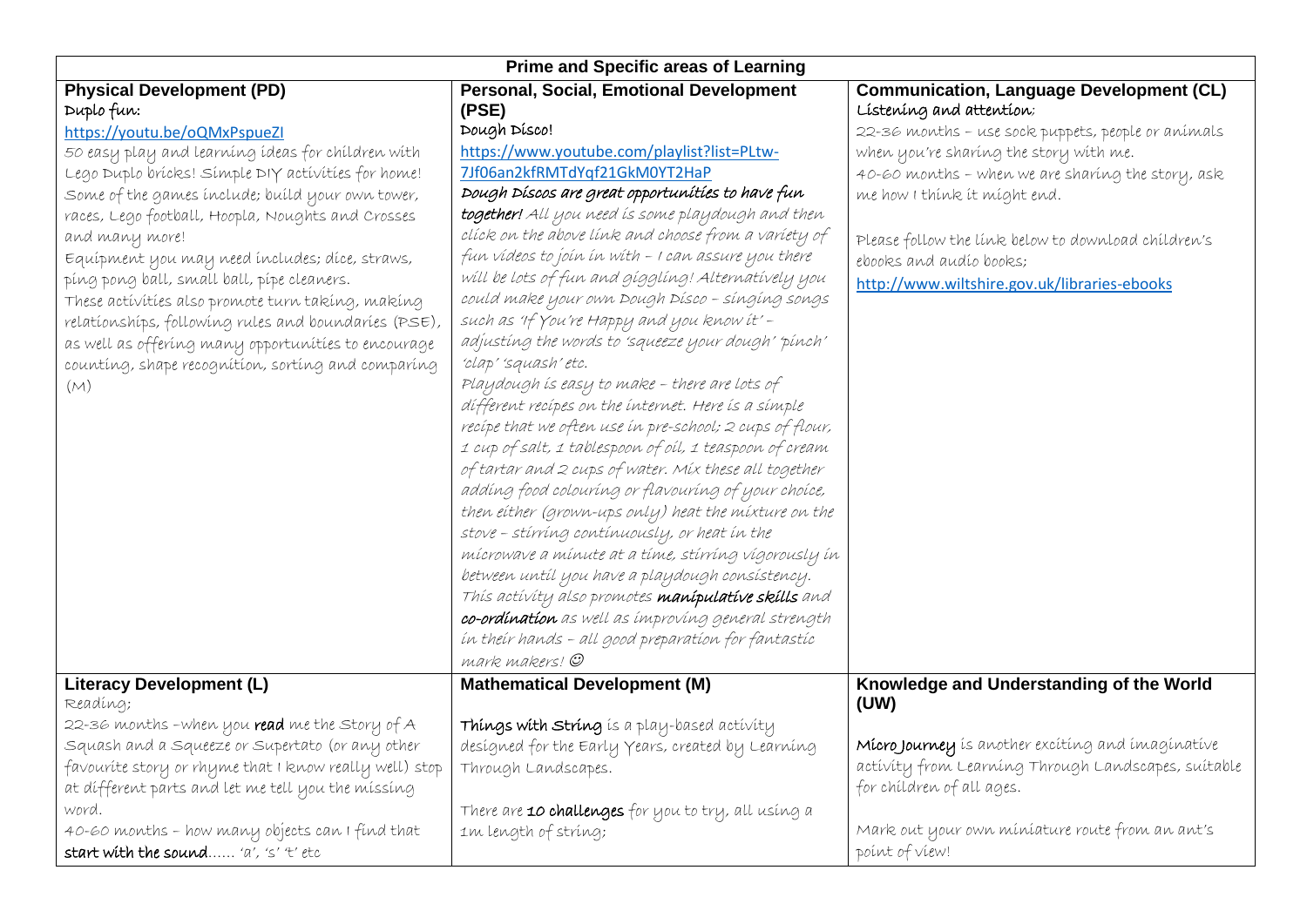|                                                       | • Make a bow and arrow.                                 | Equípment;                                             |
|-------------------------------------------------------|---------------------------------------------------------|--------------------------------------------------------|
| Reading / Writing; Phoneme I Spy (Alphabet I          | · Thread leaves together into a garland.                | · String, or wool a few meters long, · Masking tape    |
| Spy) challenges children to find objects in their     | • Measure your head and compare it to your height.      | and a pen to create small flags for landmarks, . A     |
| indoor and outdoor environment that start with each   | · Make a fríendshíp bracelet.                           | varied natural landscape such as beneath a hedgerow    |
| sound. (See the Alphabet Sounds I Spy Challenge       | . The it to a stick and take your stick for a walk!     | or a patch of longer grass, A camera or tablet and     |
| sheet). You could record what objects you find on the | · Make a trail on the floor and follow your trail from  | mirrors/magnifying glasses (optional).                 |
| Challenge sheet, or alternatively you could draw,     | the viewpoint of an ant                                 | Activity;                                              |
| paínt or photograph the objects you find.             | · Make a cat's cradle - how many different shapes       | 1. Take a length of string.                            |
|                                                       | can you see?                                            | 2. Lay the string out across a small stretch of varied |
|                                                       | · Use it to <b>measure</b> how far you can jump!        | terraín.                                               |
|                                                       | · Use it to lift something heavy. How can you make      | 3. Get down low to the ground and examine the 'route'  |
|                                                       | it easier?                                              | that the string takes from an ant's point of view.     |
|                                                       | · Make a fishing rod - use a magnet for a hook and      | 4. Interesting points can be marked with short twigs   |
|                                                       | paper clips to let you catch your fish.                 | and masking tape labels.                               |
|                                                       |                                                         | 5. Mírrors or magnífying glasses can give a            |
|                                                       | There's lots of learning going on in these fun          | different perspective and cameras or tablets used to   |
|                                                       | activities. For example:                                | take macro-píctures.                                   |
|                                                       | Numeracy: Measurement: experimenting with               |                                                        |
|                                                       | everyday ítems as units of measurement to               | This is an engaging activity to promoting              |
|                                                       | investigate and compare sizes and amounts.              | understanding of the natural world in which we live.   |
|                                                       | Science: Materials: exploring different materials and   | Children are challenged to think about the detail that |
|                                                       | selecting materials for different purposes.             | they see, the panoramic views, the paths, climbs and   |
|                                                       | Technology: Exploring everyday materials in the         | tunnels that they may be travelling through all from   |
|                                                       | creation of pictures, models, concepts                  | the perspective of an ant.                             |
|                                                       | https://www.cambslearntogether.co.uk/asset-             |                                                        |
|                                                       | library/EYFS-ThingsWithString.pdf#page=1                | This activity also encourages children to use their    |
|                                                       |                                                         | imaginative skills, putting themselves in the role of  |
|                                                       |                                                         | an ant, and imaging what it might be like to be so     |
|                                                       | 'A Squash and a Squeeze' - How many animals lived       | tiny!                                                  |
|                                                       | in the house at different points in the story? How many |                                                        |
|                                                       | eyes díd they all have? How many legs? How many         | The activity can also support literacy by stimulating  |
|                                                       | tails?                                                  | the use of descriptive language and imaginative place  |
|                                                       |                                                         | naming. Older children could draw their own map /      |
|                                                       |                                                         | journey, or even record an audío tour as a speaking    |
|                                                       |                                                         | and listening extension.                               |
|                                                       |                                                         |                                                        |
|                                                       |                                                         |                                                        |